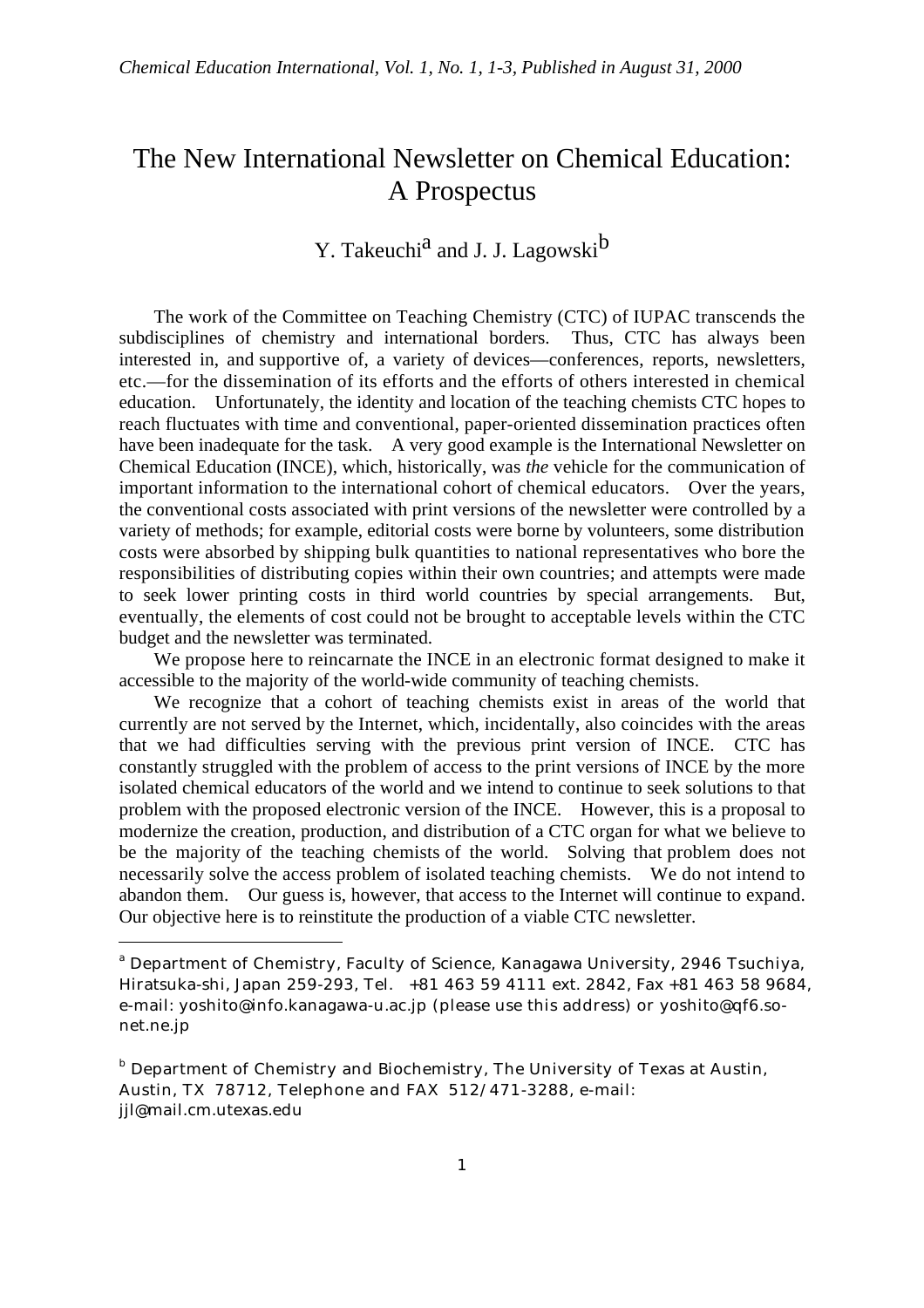Following is our proposed description of the new, electronic version of INCE. This view of the electronic version of the ICNE incorporates a core of features that were successful in the past, with additions that reflect a new, forward-looking journal; these suggestions are still in a formative stage.

# **PUBLICATION FREQUENCY**

Our current plans are to produce INCE on a quarterly basis by involving CTC members in the process of gathering useful information for the INCE. Access to the electronic version of INCE will be through the existing CTC homepage.

#### **READERSHIP**

As with the printed version of INCE, we intend to aim the contents of the newsletter to teaching chemists at all levels and to school teachers of chemistry. In addition, we intend to include features that would be of interest to young people who were never served directly by the contents of the previous print version of INCE. Thus, our plan is to enhance the content of INCE in accord with the general thrust of IUPAC toward interesting more young people in chemistry as a part of its initiatives at improving the public understanding of our discipline.

# **CONTENTS**

Initially, the new, electronic version of INCE will incorporate most of the more successful features that were present in the print version. For the sake of discussion, we offer the following descriptions.

**Notice Board.** This new feature, essentially, is intended to be a calendar of events—worldwide—of potential interest to chemical educators. Current information on recurring events such as the International Conference on Chemical Education (ICCE) will be available through the Notice Board. Where possible, access to such information will be made through links to the web pages of the organizers of these events, which should decrease the editorial effort expended on the Notice Board.

**Reports.** Each year CTC has access to numerous reports on curricular issues; symposia of interest to chemical educators worldwide, e.g., the chemical education symposium of the 8<sup>th</sup> Asian Chemical Congress and the Biennial Conference of the Division of Chemical Education of the American Chemical Society; the Chemistry Olympiad; etc. We anticipate that the reports generated by such activities could be obtained through links to the appropriate homepages (if such exist).

**Facts and Figures.** This is a feature designed to give the worldwide chemical education community information on national chemical education activities. CTC members are often privy to such details in their home countries and we would encourage their publication in the new ICNE.

**Opinions and Essays.** This is a feature designed to encourage the discussion and description of trends in chemical education as key people perceive them. We intend to solicit contributions from, e.g., editors of chemical education-oriented journals, the leadership of chemical education units in national societies; individuals developing important chemical education-oriented activities such as microchemistry, etc.